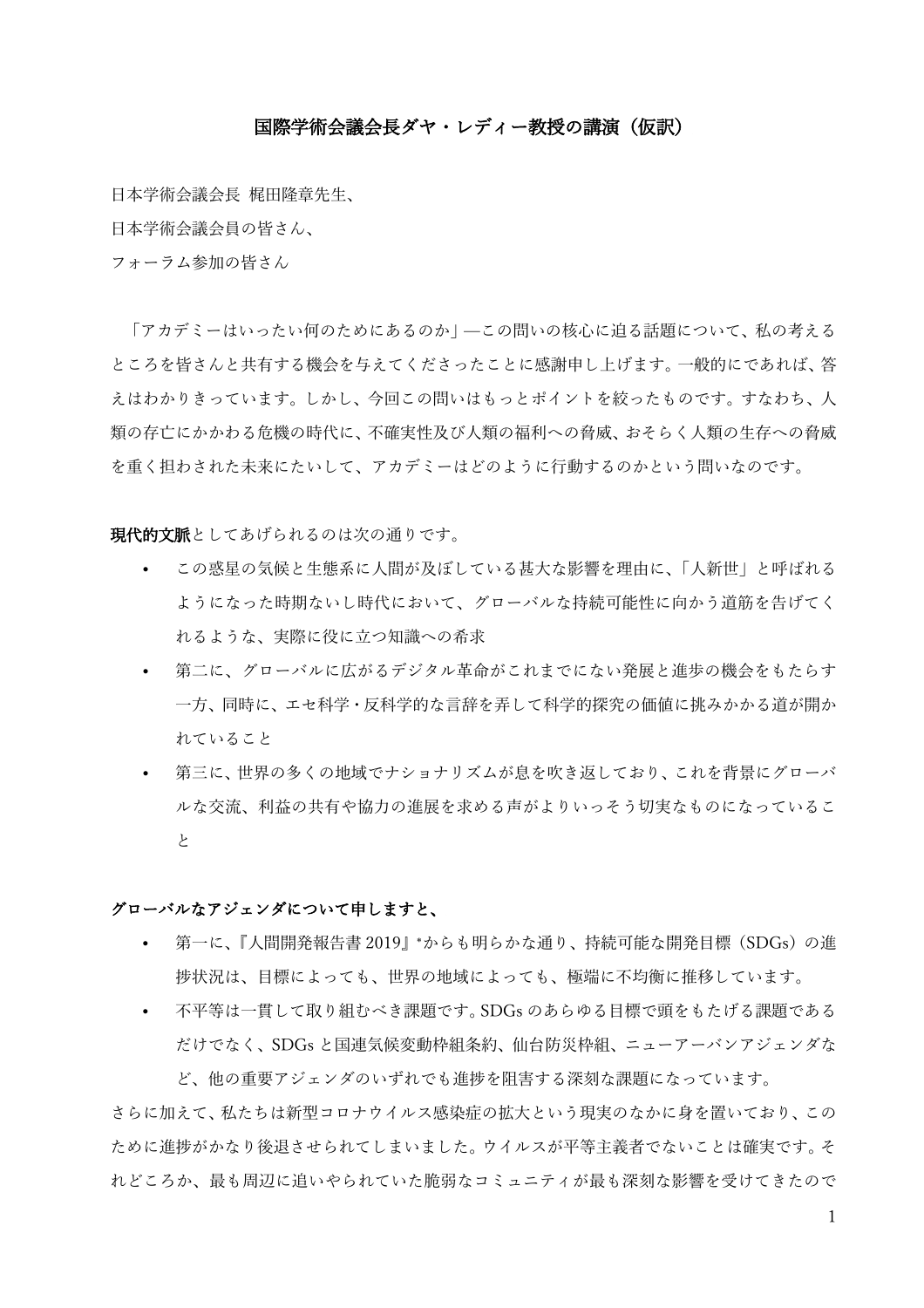す。

この感染症拡大の結果、約 8000 万人が極度の貧困状態に投げ込まれるのを私たちは見てきました。 不平等は一層深刻化してきたのです。

これに関して、アントニオ・グテーレス国連事務総長は「不平等ウイルス」と呼んで、これに言及し てきました。彼はこう述べているので、私も引用しておきましょう。

「新型コロナウイルス感染症は X 線になぞらえられます。私たちが築いてきた社会という脆い 骨格中の骨折箇所を明るみに出すのです。」

「新型コロナウイルス感染症はほとんどすべての国で一斉に不平等の拡大をもたらしかねませ ん。これは有史以来初めての出来事です。」

#### 科学と技術の役割

SDGs に関わる科学・技術の役割は、SDGs に寄与する数ある諸部門中の一つにとどまるわけではあ りません。『持続可能な開発に関するグローバル・レポート』[∗∗](#page-3-1)が明らかにするように、科学・技術は SDGs の達成にむけた進捗を加速させる 4 つのレバーの一つであり、他の 3 つ、つまりガバナンス、 経済・財政、個人と集団の行動と相互補完的に機能するものなのです。

アカデミーその他の学術団体は、科学−社会−政策の 結びつぎ の一翼を占めていることに鑑み、お おむね次のような項目にまとめられる活動の観点から、現在と未来の危機に対していかに最善の対 応をなすべきかという問いを考えなければなりません。その項目とは、

・科学的助言ないし政策のための科学

- ・科学外交
- ・科学への市民の参加

科学コミュニティ、政策決定者、市民社会が信頼に基礎を置いた関係を結ぶ重要性は、かつてなく高 まっています。科学者と科学と科学的方法への信頼です。私たちが責任ある倫理的態度で仕事に当た り交流を深めることを通じて、そのような信頼が獲得されねばなりません。

けれども、信頼は効果的な連携のための前提条件ではあっても、それで十分ではありません。

政策決定者と社会の全体が、基礎となる科学・エビデンス・解釈・不確実性についての情報を十分に 与えられねばなりません。

2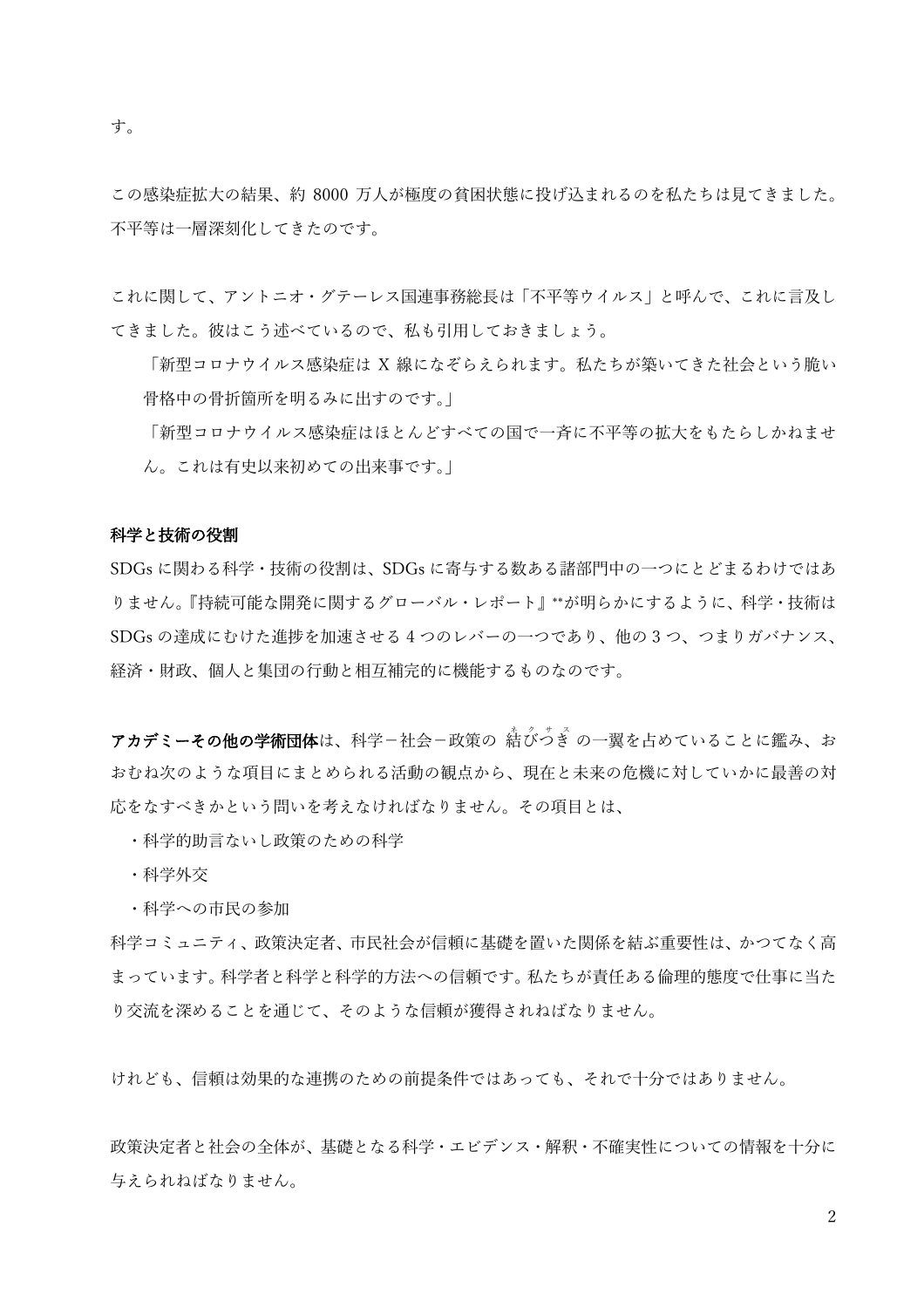- 社会・経済発展には科学のリテラシーを備えた集団がその中核を担う必要があります。
- したがって科学者は公的言説のなかで重要な役割を担っています。すなわち
	- ✔ 科学的知識を、人々の手の届くようにしかも包括的に普及する責任
	- 科学的方法を擁護し、科学の価値を明確に語る責任
	- 科学がどのように働くのかを伝える責任:合意、不確実性
- 多大の恩恵を約束するけれども、しかし深刻な倫理的問題(例えば遺伝子編集)にもつなが りかねない科学の劇的な発展に、主体的に関与できること

第二に、私たちが直面する主要な難題の性格がグローバルであることを認識するならば、科学コミュ ニティは国境などの境界線にとどまらず、強みや能力を異にする複数の科学システム間の垣根も越 えて、さらなる協力めざして活動することが肝要です。科学的知識に公平にアクセスできることの重 要性を理解せずには、そしてこれと抱き合わせのことですが、社会経済的にも科学についても周辺化 された諸地域がパートナーシップと集団的活動のネットワークに真に参加して貢献する条件を確保 する真剣な努力を抜きにしては、これらの難題に立ち向かうことにはならないでしょう。このような 点でアカデミーは、公平を担保した社会変革をめざした努力を先導できるのです。新型コロナウイル ス感染症が私たちの世界を激変させたのは明らかですが、より 強靱で回復力のある 持続可能な未来 を建設し、公平で包摂的なやり方での復興をめざして活動するためには、ここで学んだ教訓を生かさ なくてはなりません。

ここで私は、国際学術会議(ISC)と国際応用システム分析研究所(IIASA)が協力して取り組んでい る活動の例を紹介させていただきます。これは、多分野間の協働を通じて公平な持続可能性にいたる 経路を明確にしデザインするために、2 つの組織の強みと専門性を結びつけたものなのです。この協 働した試みが目標としたのは、誰一人取り残すことのない、より公平なポスト・コロナの世界の構築 を促すことであり、「より良い未来に向かう復興(Build Back Better)」という大志を掲げる『新型コ ロナウイルス感染症に対する緊急社会経済支援のための国連行動枠組み』[∗∗∗](#page-3-2)から着想を得てきまし た。

各分野を代表する多様な論者からなるグループに熱心に取り組んでいただき、その成果として刊行 されたのが、『実現可能性のある社会変革:持続可能で 強靱で回復力のある レジリエントな 世界に至る道』[∗∗∗∗](#page-3-3)です。 新型コロナウイルス感染症からの回復期とその後の持続可能な道筋をデザインするのに必要な政策 選択に関する助言プラットフォームから示された結果と勧告を示しており、次の 4 つのテーマから なっています。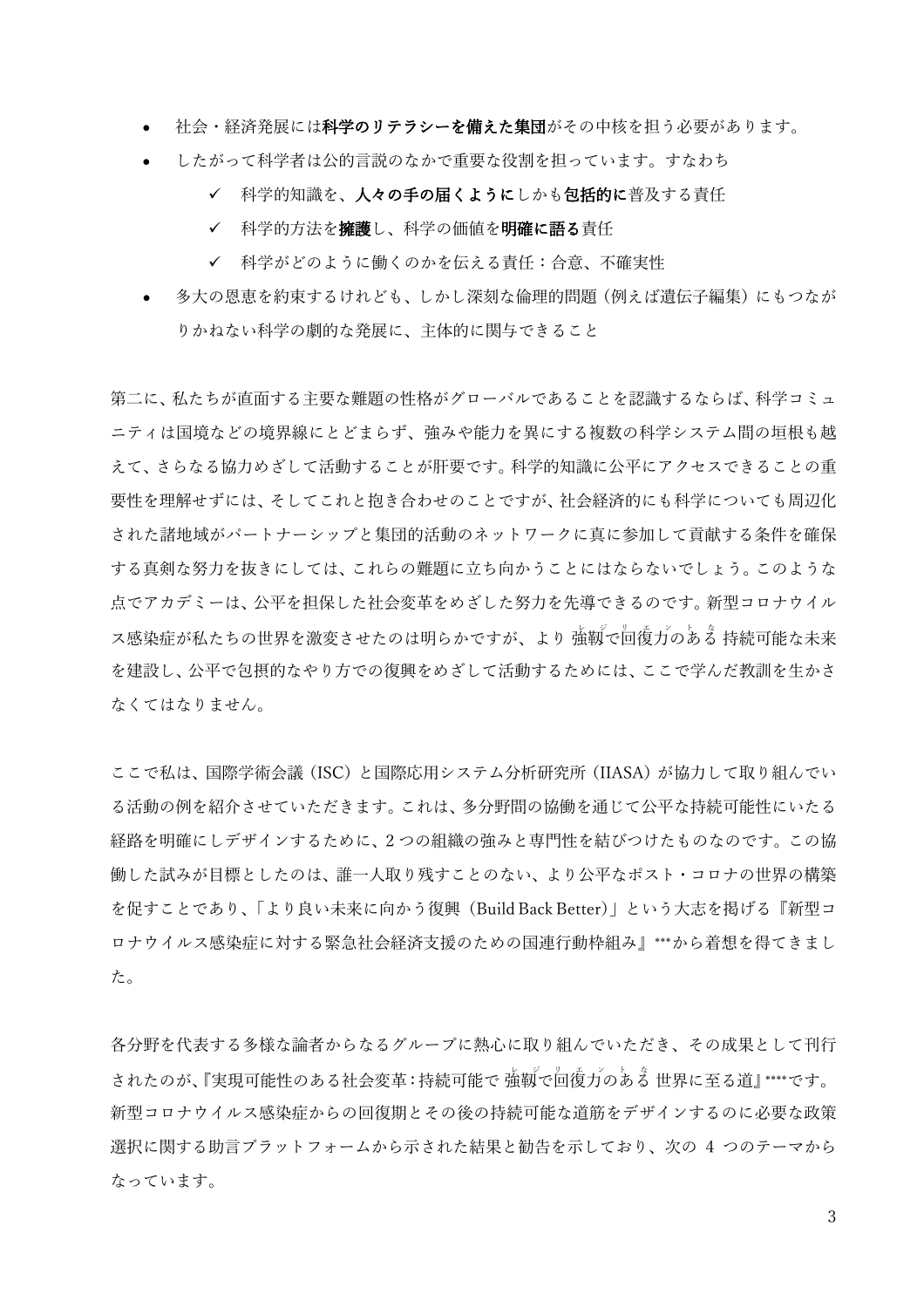- ・持続可能性のためのガバナンス
- ・科学のシステムを強化する
- ・強靱で回復ガのある 食料システム
- ・持続可能なエネルギー

この共同作業は、特定テーマへの貢献にとどまらず、未来を見据えて設定された目標をめざして活動 する組織の好事例でしょう。公平性と連帯におおいに意を払いながら、危機後の課題に取り組んだ好 事例です。

#### 結語

I

各界とともに力を結集して人類と自然界が直面する重大な課題に取り組むにあたってアカデミーそ の他の科学機関が主に担う責任とは、協力してこれに主体的に関与するとともに、科学と科学者が効 果的に活動して科学的知識を活かせる場を確保することにあります。

私たちが目下経験しているような危機の時代におけるアカデミーの役割の批判的検証を目的とした 討論を、みずから主宰することを決断された日本学術会議に拍手を送ります。国際学術会議を代表し て、ご参加の皆さんが報告と討論を通じてこの問いにしっかり取り組まれることを希望いたします。

ありがとうございました。

<span id="page-3-0"></span><sup>∗</sup> https://www.jp.undp.org/content/tokyo/ja/home/library/human\_development/hdr2019.html

<span id="page-3-1"></span><sup>∗∗</sup> https://www.unic.or.jp/news\_press/info/35740/

<span id="page-3-2"></span><sup>∗∗∗</sup>https://unsdg.un.org/resources/un-framework-immediate-socio-economic-response-covid-19

<span id="page-3-3"></span><sup>∗∗∗∗</sup>https://council.science/current/press/transformations-within-reach-pathways-to-a-sustainable-and-resilientworld/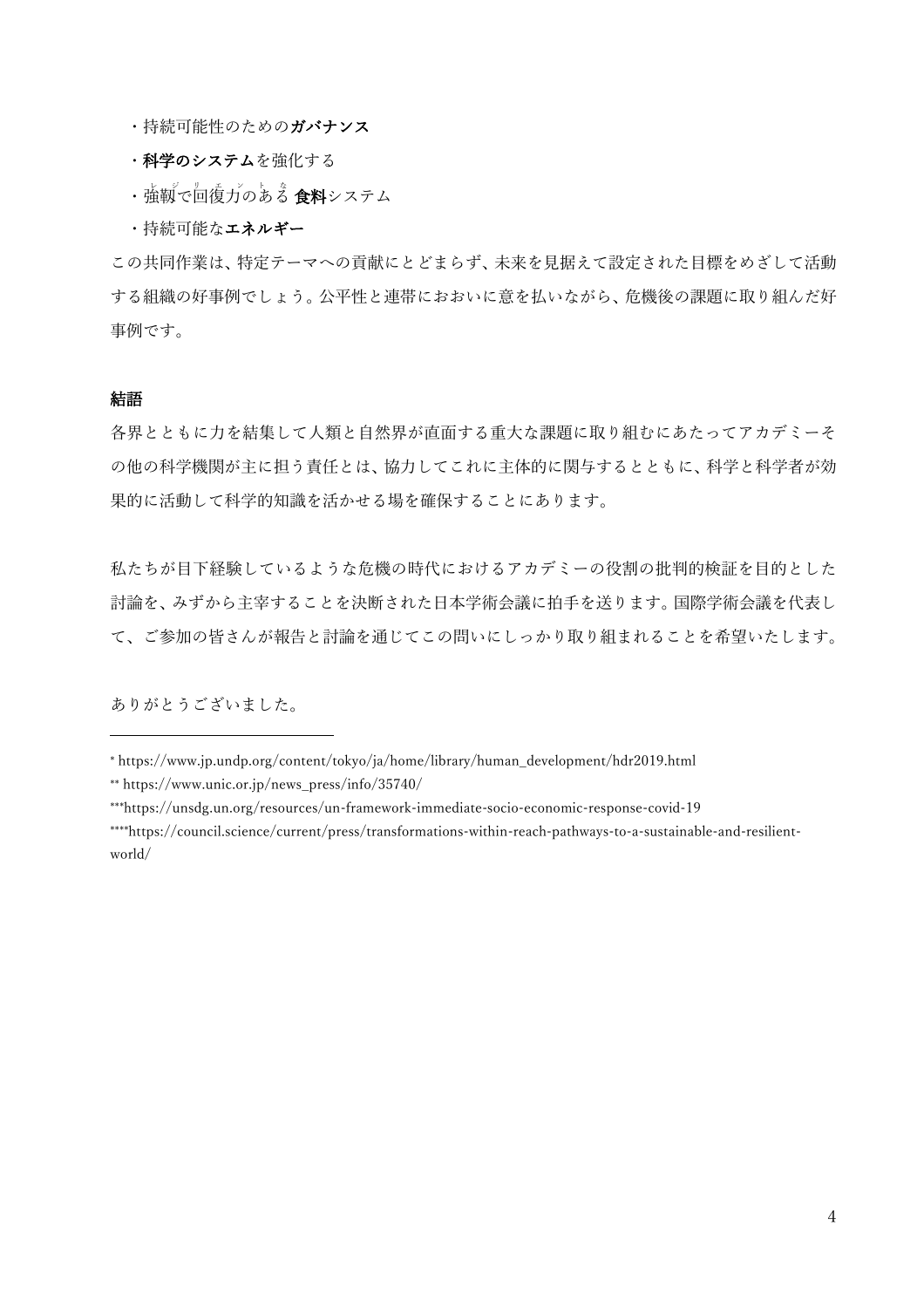# Science Council of Japan **Academies for the Future in the Age of Crises** 27 February 2021

# Dr Takaaki Kajita, President of the Science Council of Japan

## Members of the SCJ, dear colleagues

Thank you for inviting me to share some thoughts on a topic that goes to the heart of the question: what are academies for? In a general way we know the answer. But the question is a more pointed one, viz. how do academies act at a time of an existential crisis, and with regard to a future laden with uncertainties and threats to the well-being, perhaps survival, of humankind?

#### *The contemporary context* is one of

- demands for actionable knowledge to inform pathways towards global sustainability, in a period or epoch referred to as the Anthropocene, referring to the significant human impact on the planet's climate and ecosystems.
- Secondly, the globally pervasive digital revolution brings with it unprecedented opportunities for development and progress, while at the same time opening the way to challenges to the value of scientific enquiry through pseudoscientific and anti-scientific rhetoric.
- Thirdly, the calls for progress in global exchange, benefit sharing and cooperation have become more urgent, against a backdrop of resurgent nationalism in many parts of the world.

#### W*ith regard to the global agendas*

- First, it is clear, e.g. from the 2019 Human Development Report, that progress towards the SDGs has been extremely uneven, with respect to the different goals, and also with respect to different regions of the world.
- Inequality is a persistent challenge which rears its head within all of the goals and represents a serious obstacle to progress across the SDGS and other major agendas such as the UN Framework Convention on Climate Change, the Sendai Framework on Disaster Risk, and the New Urban Agenda.

Then, in addition we have the reality of the SARS-CoV-2 pandemic, which has set progress back significantly. It is certainly not a leveller: on the contrary the most marginalized and vulnerable communities have been most acutely affected.

We have seen around 80m more thrown into extreme poverty as a result of the pandemic, and inequalities have been exacerbated.

In this regard, UN SG Antonio Guterres has referred to what he calls the inequality virus: he says, and I quote: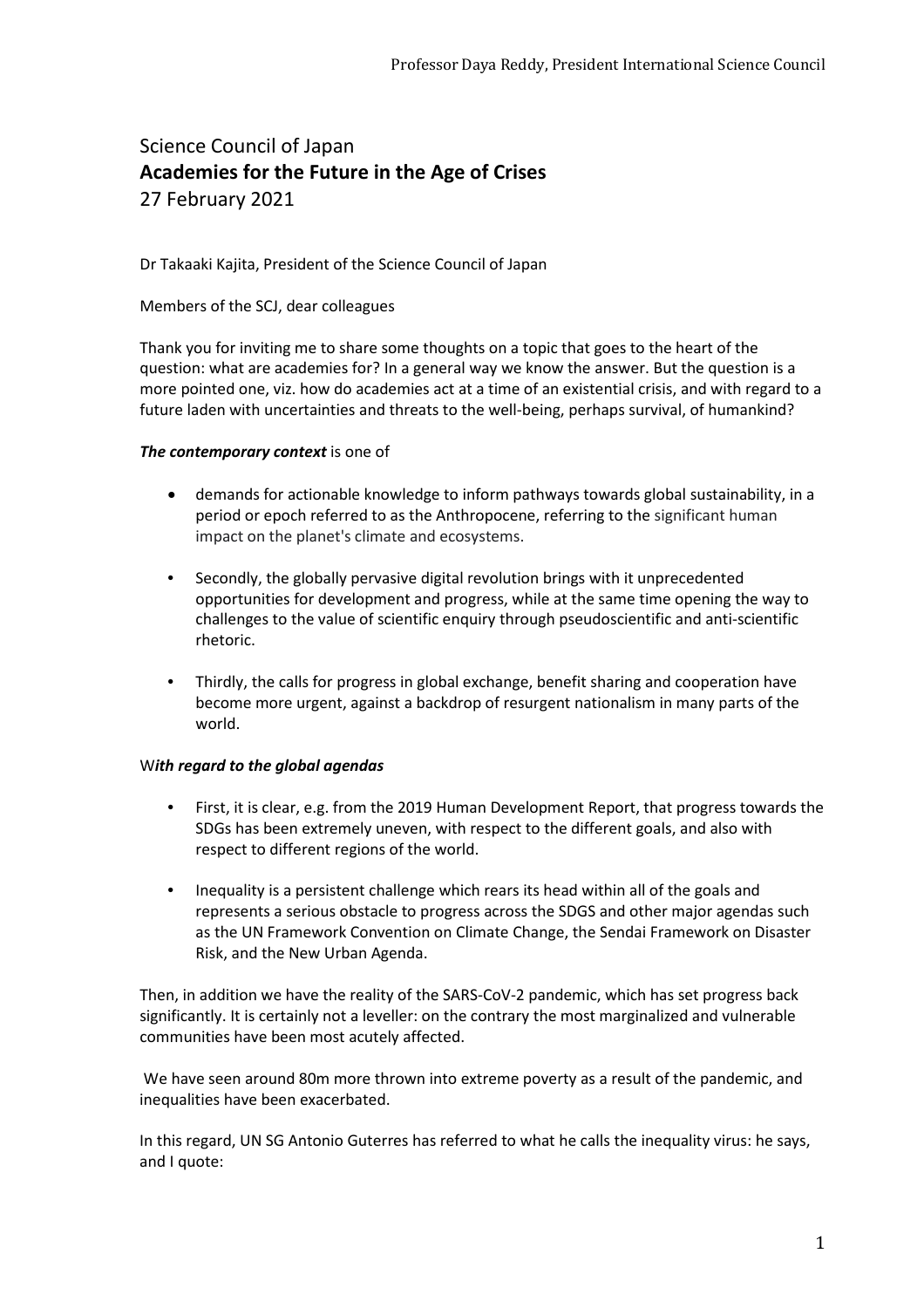"Covid has been likened to an X-ray, revealing fractures in the fragile skeleton of the societies that we have built."

"Covid-19 may lead to an increase in inequality in almost every country at once, the first time since records began."

## *The role of science and technology*

The role of S&T in relation to the SDGs is more than simply that of one of a number of contributing sectors. As the GSDR makes clear, it is one of four levers to accelerate progress towards the SDGs, working in a complementary way with the other three, viz. governance, economy and finance, individual and collective action.

*Academies and other scientific bodies* have to consider the question as to how best to respond to the current and future crises, within the context of their place as one arm of the science-society-policy nexus, and in relation to activities that would generally fall under the headings of

Science advice or science for policy

Science diplomacy

Public engagement in science

It is now more important than ever that the relationship between the scientific community, policymakers and civil society be based on trust: trust in scientists, in science, and the scientific method. That trust has to be earned, by ensuring that we conduct our work and interactions in a responsible and ethical manner.

But while trust is a prerequisite for effective engagement, it is not sufficient.

Policymakers and society at large be well informed of the underlying science, evidence, interpretation, uncertainties

- A *scientifically literate* population is central to societal and economic development
- So scientists have an important role in the public discourse, that is,
	- a responsibility to disseminate scientific knowledge *accessibly* and *comprehensibly*
	- to *defend* the scientific method, articulate the *values* of science
	- to convey how science works: consensus, uncertainty
- Able to engage with dramatic scientific developments that carry the promise of major benefits, but which may also lead to serious *ethical questions* (e.g. gene editing).

Secondly, recognising that the major challenges we face are global in nature, it is vital that the scientific community works towards greater cooperation, not only across national and other boundaries, but also across science systems of varying strength and capacity. We will not address the challenges successfully without recognizing the importance of equitable access to scientific